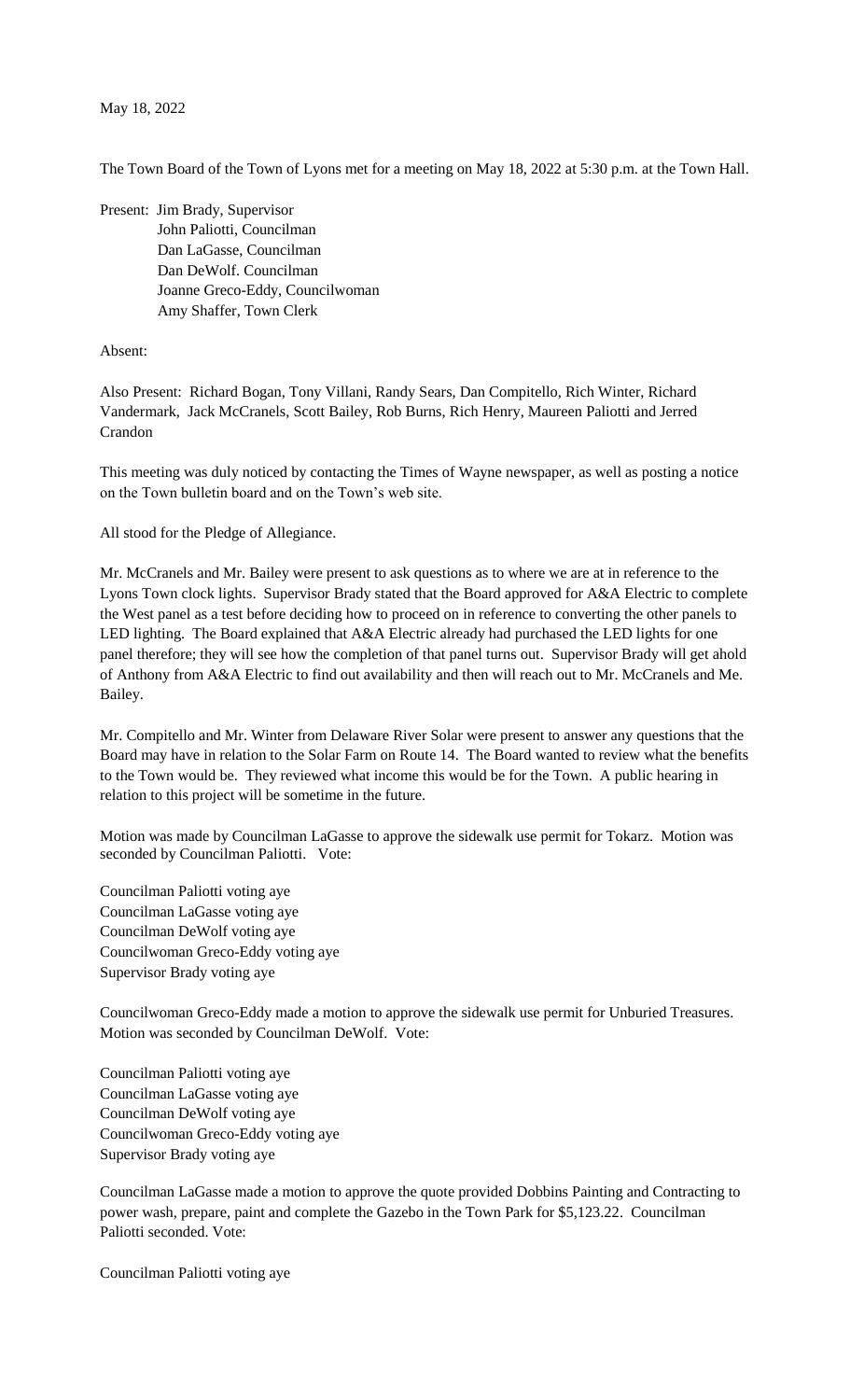Councilman LaGasse voting aye Councilman DeWolf voting aye Councilwoman Greco-Eddy voting aye Supervisor Brady voting aye

A motion to accept the resignation of Barbara Campbell from the Zoning Board of Appeals was made by Councilman DeWolf and seconded by Councilwoman Greco-Eddy. Vote:

Councilman Paliotti voting aye Councilman LaGasse voting aye Councilman DeWolf voting aye Councilwoman Greco-Eddy voting aye Supervisor Brady voting aye

Councilman Paliotti made a motion to appoint of Rob Burns to the Zoning Board of Appeals. Motion was seconded by Councilman DeWolf. Vote:

Councilman Paliotti voting aye Councilman LaGasse voting aye Councilman DeWolf voting aye Councilwoman Greco-Eddy voting aye Supervisor Brady voting aye

Councilman Paliotti then made a motion to appoint Rob Burns to the Wayne County Planning Board as the representative of Lyons. Motion was seconded by Councilwoman Greco-Eddy. Vote:

Councilman Paliotti voting aye Councilman LaGasse voting aye Councilman DeWolf voting aye Councilwoman Greco-Eddy voting aye Supervisor Brady voting aye

Supervisor Brady informed the Board of the Erie Canalway Heritage Fund Inc. matching grant approval of \$22,803.00 for the Pocket Park on Elm Street next to the canal. Matching funds can be through in kind services.

Supervisor Brady then discussed the condition of the lawns at the cemeteries. He sent an email to the contractor in reference to the contract and what is expected and scheduled a meeting with them for Monday, May 23<sup>rd</sup>.

At 6:28 PM, Councilman DeWolf made a motion to go into Executive session to discuss a personnel matter. Motion was seconded by Councilwoman Greco-Eddy. Maureen Paliotti was requested to stay. Vote:

Councilman Paliotti voting aye Councilman LaGasse voting aye Councilman DeWolf voting aye Councilwoman Greco-Eddy voting aye Supervisor Brady voting aye

At 7:27 PM, Councilman DeWolf moved to come out of Executive Session. Motion seconded by Councilman Paliotti. Vote:

Councilman Paliotti voting aye Councilman LaGasse voting aye Councilman DeWolf voting aye Councilwoman Greco-Eddy voting aye Supervisor Brady voting aye